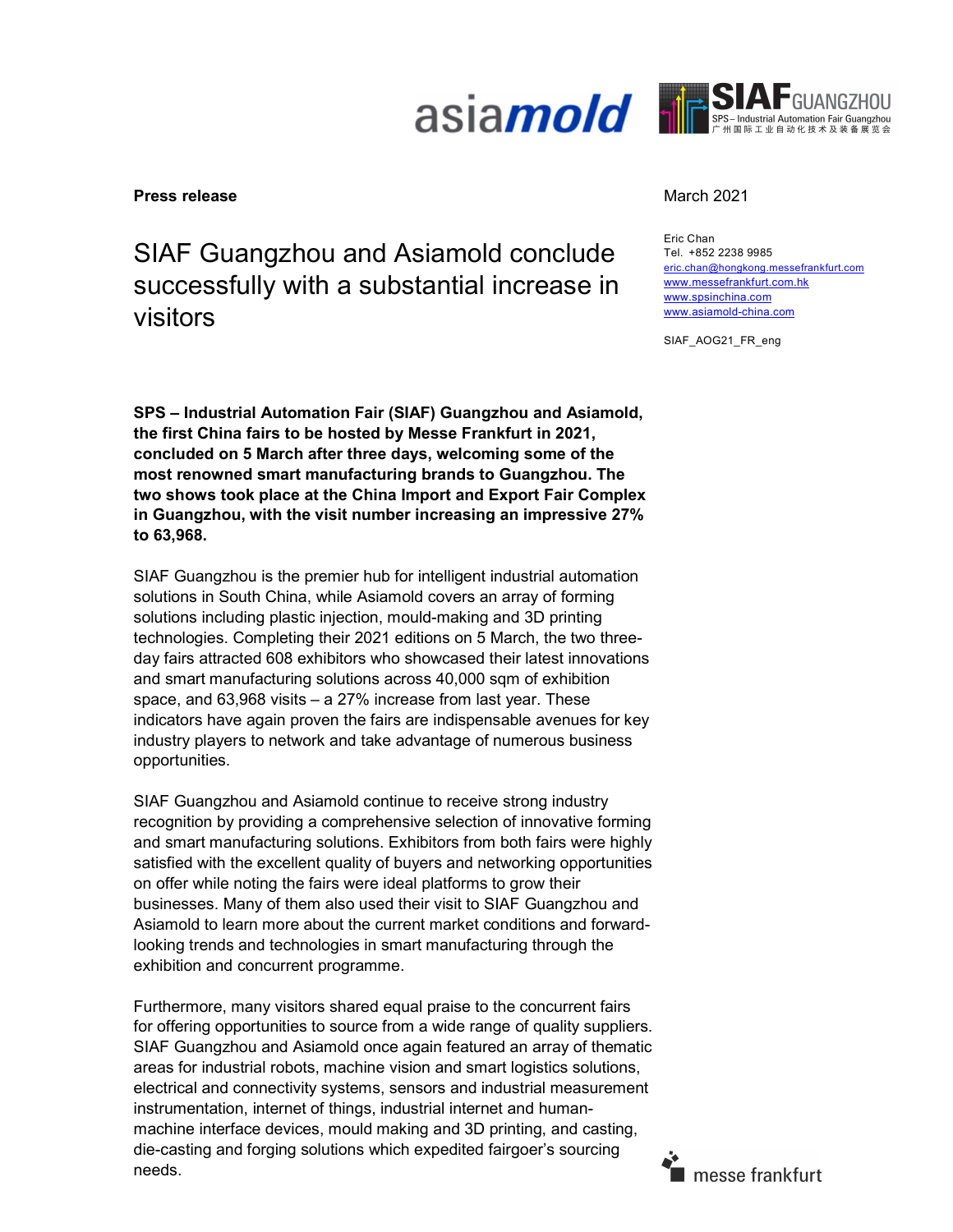Besides the exhibitions, SIAF Guangzhou and Asiamold also compiled high-calibre concurrent programmes for exchanging market intelligence and future industry developments, led by industry experts representing renowned firms in China. The concurrent programme topics zoomed in on new ideas, trends and future developments in the market which coincided with a number of the latest national policies and initiatives on raising domestic production and technological innovation standards, including 5G, digital factories, digital transformation, data transactions, 3D printing technologies and mould-making technology topics.

#### SIAF Guangzhou and Asiamold earn industry support with positive feedback from fairgoers

After a challenging year for the industry in 2020, the organisers worked hard to provide players in the sector with valuable opportunities to pursue their business objectives, with the majority of participants reporting favourably on their participation.

#### Exhibitor comments

"This is our 12th year participating at SIAF Guangzhou as this is an exceptional trading platform for smart manufacturing solutions which resonates with our products and promotional goals. The quality and quantity of professional buyers to the fair is very high and a majority come to the exhibition with specific questions and needs, and are looking to upgrade their existing production line or to understand the latest smart manufacturing technologies. Furthermore, the fair benefits us as exhibitors as we were also able to find accessories and parts suppliers who we can partner with in the future. Overall we are very pleased with the visitor flow this year; it has exceeded our expectations and we are delighted to see a comprehensive mix of brands and products on display."

## Mr Chao Guo, R&D Engineer, R&D Section, Technology Center, Yaskawa Shougang Robot Co Ltd (China)

"Harting is a loyal exhibitor at SIAF Guangzhou and the main reason for our continued participation is due to its unrivalled position for sourcing smart manufacturing solutions within South China. The fair attracts purpose-filled buyers who come prepared with in-depth questions to learn how newly developed technologies can benefit their manufacturing needs. This year, we saw an increase in visitor flow which led to more business enquires and new connections. The government's latest Five-Year Plan will without a doubt help accelerate the smart manufacturing business in China as well as create more opportunities for solution providers like ourselves. We will continue to return again to present our latest innovative products."

## Mr Roger Zhang, Business Manager South China, HARTING (Zhuhai) Sales Co Ltd (China)

"SIAF Guangzhou is a very important industry event for our company. It is an invaluable tool to discover new business opportunities, grow our client base and most importantly allow us to understand and interact with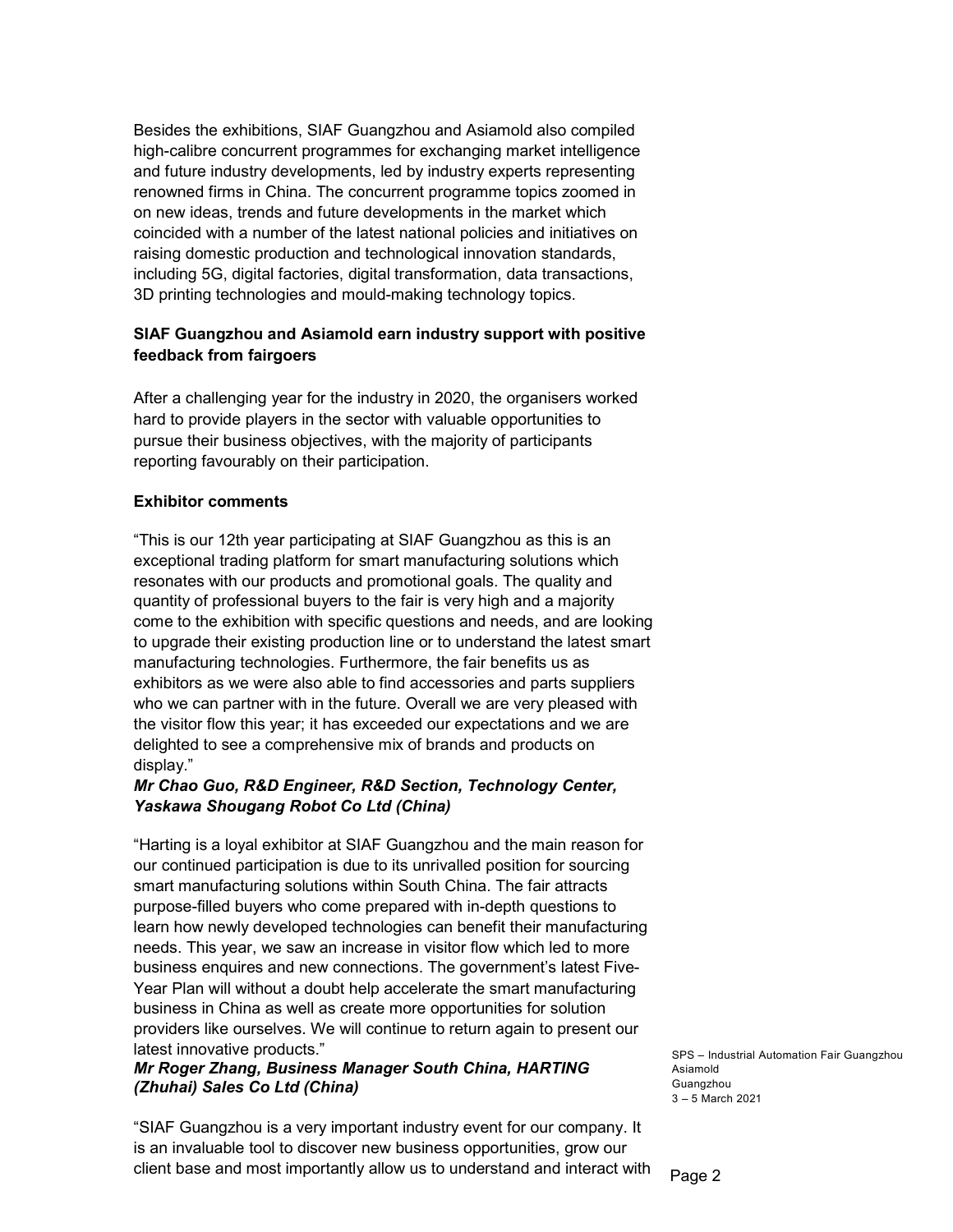the market directly. Through our repeated participation, we hope to spark business partnerships with not only end-users but also other exhibitors in developing new products to meet the increasing manufacturing demands led by the current digital manufacturing era. SIAF Guangzhou is constantly improving and compared to the previous edition, there was a big improvement on visitor flow which helped grow our business leads, especially from the medical and pharmaceutical industries due to the ongoing pandemic."

#### Mr Tim ZHOU, M&M Key Account Manager, Bonfiglioli Drivers (Shanghai) Co Ltd (China)

"Moulding technology is the foundation of the manufacturing industry and backed by latest Five-Year Plan, which highlights innovation and advanced manufacturing as top national priorities, we really look forward to expanding our business in and outside of China. Asiamold is one the leading trading platforms for forming technologies and we are delighted with the exceptionally high visitor number. Not only did the fair help gather the right target industries and audience for our products, but it also serves as a valuable promotional tool for us. We are extremely pleased with the 2021 fair and are delighted to report the event has successfully met our exhibiting expectations. I really look forward to the 2022 edition."

#### Mr Andy Hu, Vice General Manager, Moldburger Mold Industry (Dongguan) Co Ltd (China)

#### Buyer comments

Our company manufactures mould-making equipment and this is my first visit to Asiamold. Not only is the fair in-line with the nature of our business but it also offers a great networking experience with some of the leading moulding manufacturers gathered here. Asiamold is an opportunity I cannot miss. Over the years, mould-making has become more and more automated and I'm very pleased to see the fair being paired with the concurrent smart manufacturing fair, which provides great synergy between the two industries. Furthermore, the visitor flow to the fair was great. Last year, due to the epidemic, many industry players did not have the opportunity to communicate face-to-face, so it is great to be able to meet and see the innovative products in person."

## Mr Weimin Zhang, Project Manager, GF Machining Solutions Ltd (China)

"This is my second time visiting both SIAF Guangzhou and Asiamold along with a group of engineering colleagues from Dongfeng Motor. We returned to the fair to learn and understand the latest manufacturing solutions and hopefully apply them on our car manufacturing lines. I am more interested in the smart manufacturing solutions not only because they are relevant to my line of work but are also an important industry trend. Overall I am very pleased with our visit, both the exhibitions were crowded and the participation level has gone back to the post-pandemic days. Furthermore, many exhibitors have regained confidence and have returned to the two trading events which is great to see. We will most definitely return again next year."

Mr Pingzhen Xu, Simultaneous Engineering Section, New Model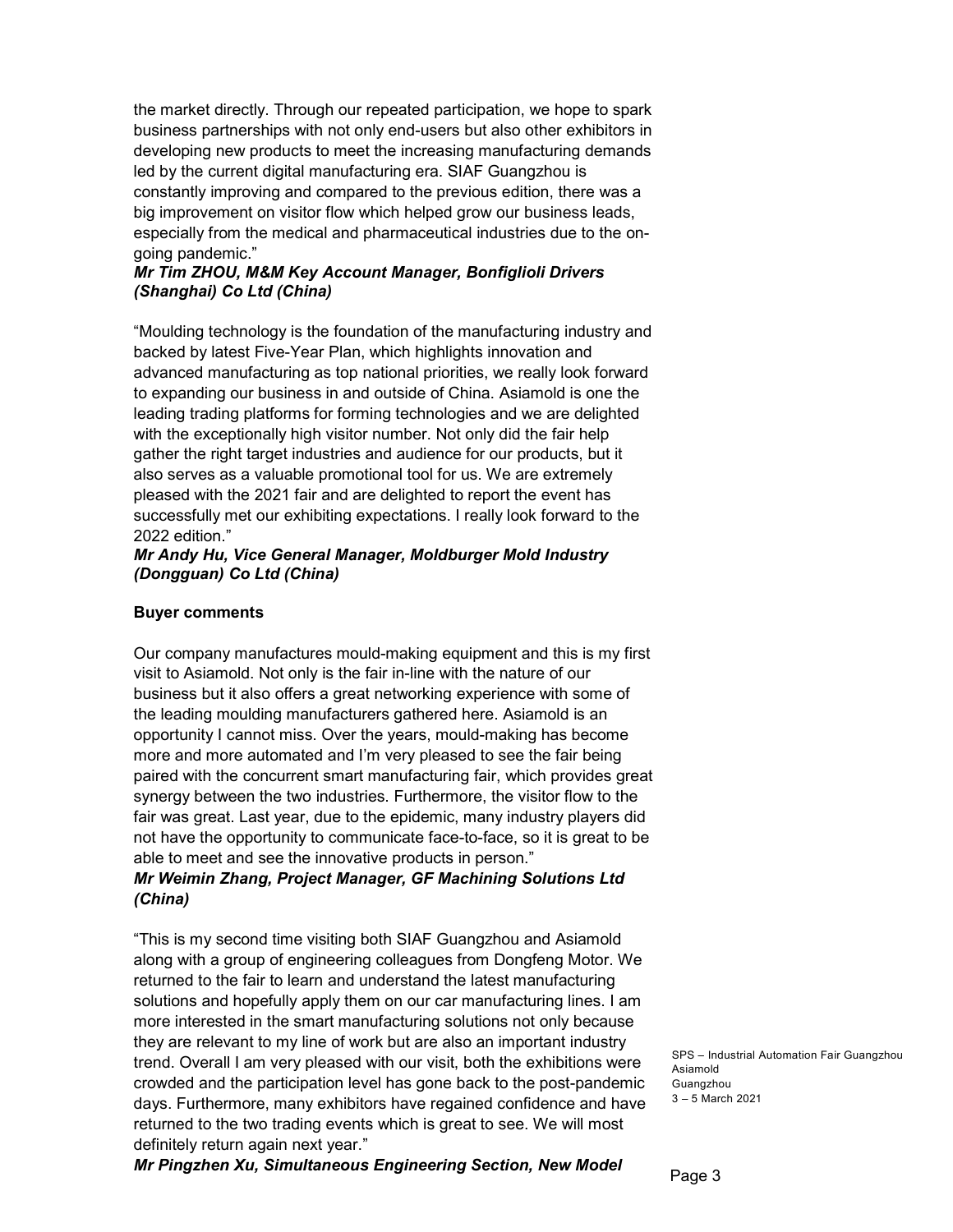#### Preparation Engineering Department, Dongfeng Motor Co Ltd (China)

#### Extra health care and hygiene precautions were in place

As trade fair organisers, Messe Frankfurt's top priority remains the health and safety of fairgoers. To ensure that visitors and exhibitors meet in a hygienic and safe environment, added measures were practiced at the fairs. These included: real-name authentication at registration, onsite temperature checks, frequent sterilisation of public areas and distancing measures for conference / seminar audiences, amongst others.

SPS – Industrial Automation Fair Guangzhou is jointly organised by Guangzhou Guangya Messe Frankfurt Co Ltd, China Foreign Trade Guangzhou Exhibition Co Ltd, Guangzhou Overseas Trade Fairs Ltd and Mesago Messe Frankfurt GmbH. Associate sponsors are the Guangdong Association of Automation, the Guangzhou Association of Automation, the Guangzhou Instrument and Control Society, China Light Industry Machinery Association, China Chamber of International Commerce and Guangzhou Chamber of Commerce.

Exhibitors or visitors with any queries should email sps@china.messefrankfurt.com for SIAF or asiamold@china.messefrankfurt.com for Asiamold. For more details about the fairs, please visit www.spsinchina.com and www.asiamoldchina.com.

Further Messe Frankfurt fairs in the same industry cluster as SIAF include:

#### SPS – Smart Production Solutions

23 – 25 November 2021, Nuremberg, Germany

#### SPS Automation Middle East

28 – 29 September 2021, Dubai, the UAE

#### SPS Italia

6 – 8 July 2021, Parma, Italy

Asiamold forms a part of a series of international events including:

#### Formnext

16 – 19 November 2021, Frankfurt, Germany

#### Formnext Forum Tokyo

28 – 29 September 2021, Tokyo, Japan

#### Rosmould

15 – 17 June 2021, Moscow, Russia

#### Formnext + PM South China 9 – 11 September 2021, Shenzhen, China